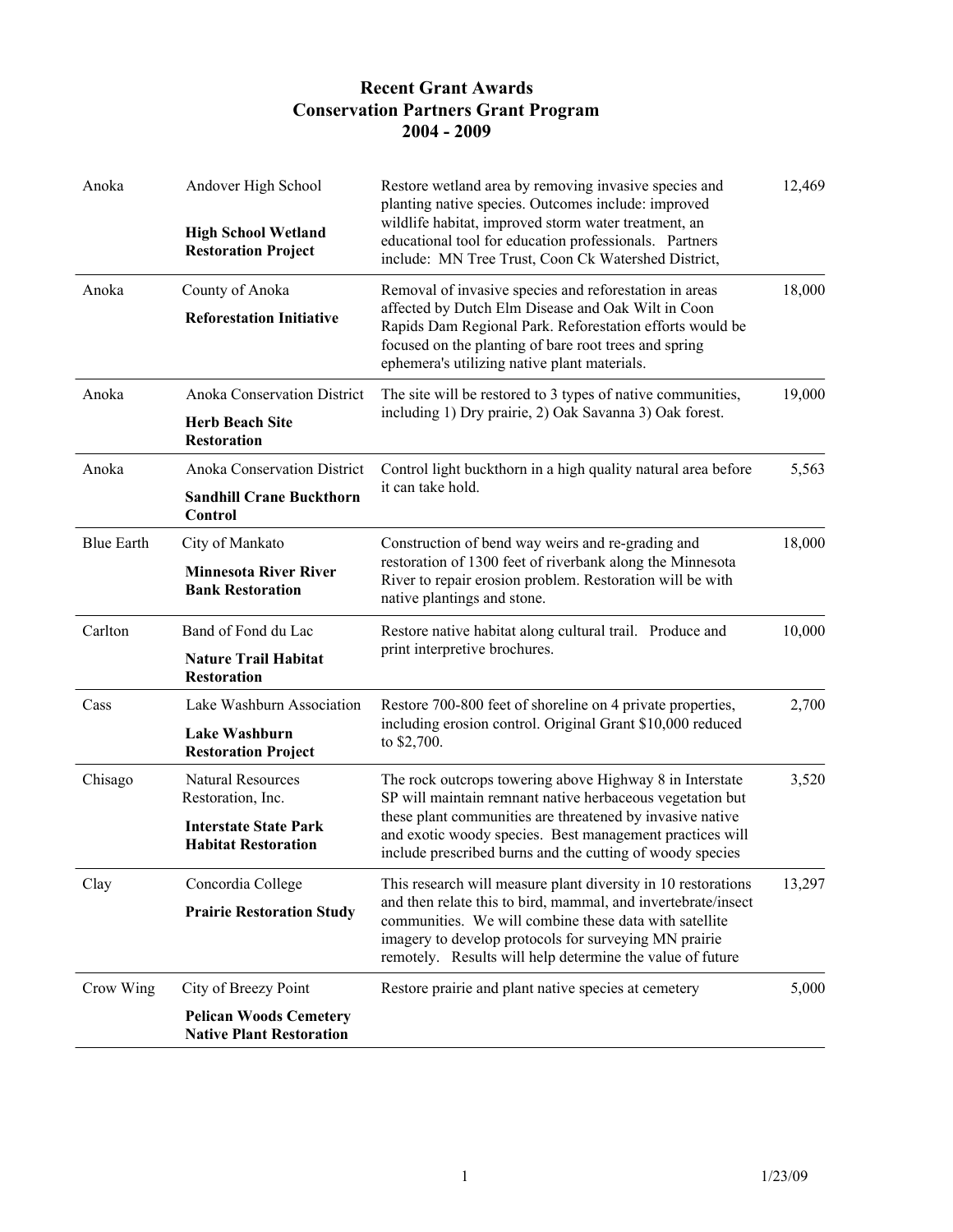| Crow Wing                                                                                | Fifty Lakes Foundation<br><b>Shoreline Restoration</b><br>Project          | Improve lake water quality by restoring lake shore<br>vegetation on approximately 20 local lakes. Other benefits<br>will include increased habitat for native species and<br>educating the public about best management practices and<br>care of lake environments.                             | 10,000 |
|------------------------------------------------------------------------------------------|----------------------------------------------------------------------------|-------------------------------------------------------------------------------------------------------------------------------------------------------------------------------------------------------------------------------------------------------------------------------------------------|--------|
| Dakota                                                                                   | City of Cottage Grove<br><b>NSP Prairie Restoration</b>                    | Restore 26 acres of prairie and oak savanna in the NSP<br>greenway corridor and install two interpretive signs to share<br>natural history information with greenway users.                                                                                                                     | 20,000 |
| Dakota                                                                                   | Gun Club Lake WMO                                                          | Collect groundwater and stream flow data to identify<br>locations where surface water infiltration may be<br>encouraged or improvements constructed that will directly<br>benefit the supply of groundwater resources to the Nicols<br>Meadow area. This area includes a calcareous fen and two | 19,000 |
|                                                                                          | <b>Environmental Monitoring</b><br>of Nicols Fen                           |                                                                                                                                                                                                                                                                                                 |        |
| Dakota                                                                                   | School of Environmental<br><b>Studies</b>                                  | Restore Birch Pond ecosystem by improving water quality<br>and habitat for fish and other vertebrates, manage storm                                                                                                                                                                             | 11,697 |
|                                                                                          | <b>Birch Pond Restoration</b>                                              | waters, introduce plant macrophytes and emergent plants.                                                                                                                                                                                                                                        |        |
| Dakota                                                                                   | City of South St. Paul                                                     | Restore vegetation along a 4.2 mile segment of the<br>Mississippi River regional trail in South St. Paul.                                                                                                                                                                                       | 20,000 |
|                                                                                          | Mississippi River Reg.<br><b>Trail Vegetation</b>                          |                                                                                                                                                                                                                                                                                                 |        |
| Faribault                                                                                | <b>Faribault County SWCD</b><br><b>Bass Lake Watershed</b><br><b>Study</b> | The Bass Lake Watershed project will determine if the<br>changes in land use, implemented best management<br>practices, and overall changes in watershed management<br>have enhanced the water quality of the lake in the last<br>decade.                                                       | 8,000  |
| Fillmore                                                                                 | <b>Fillmore County SWCD</b><br><b>Pond Restoration</b>                     | Abate soil erosion by restoring water and sediment control<br>structures in trout stream watersheds by providing up to<br>\$1000 cost share to landowners.                                                                                                                                      | 20,000 |
| Central Middle School<br>Hennepin<br><b>Ecology Lab Oak Forest</b><br><b>Restoration</b> | Remove invasive species and restore native plant species at                | 2,700                                                                                                                                                                                                                                                                                           |        |
|                                                                                          |                                                                            | school's 3.5 acre outdoor laboratory. Site includes several<br>species of oak and smaller amounts of sugar maple,<br>basswood and other trees.                                                                                                                                                  |        |
| Hennepin                                                                                 | City of Edina                                                              | Inventory and analysis management plan for removing and<br>controlling buckthorn and introducing native plants to 440<br>acre park. Original grant \$5,000 reduced to \$408                                                                                                                     | 408    |
|                                                                                          | <b>Buckthorn Abatement</b><br><b>Master Plan Study</b>                     |                                                                                                                                                                                                                                                                                                 |        |
| Hennepin                                                                                 | City of Minneapolis                                                        | Restoration of 400 feet of Mississippi River riverbank and<br>bluff areas along the east shore near Broadway Ave with<br>native plant materials (Application: Activity #2)                                                                                                                      | 9,500  |
|                                                                                          | <b>Above the Falls - Shoreline</b><br><b>Restoration</b>                   |                                                                                                                                                                                                                                                                                                 |        |
| Hennepin                                                                                 | City of New Hope                                                           | Create two wetlands and plant native species adjacent to<br>Victory Pond                                                                                                                                                                                                                        | 9,450  |
|                                                                                          | <b>Victory Ponds Native</b><br>Planting & Interpretation                   |                                                                                                                                                                                                                                                                                                 |        |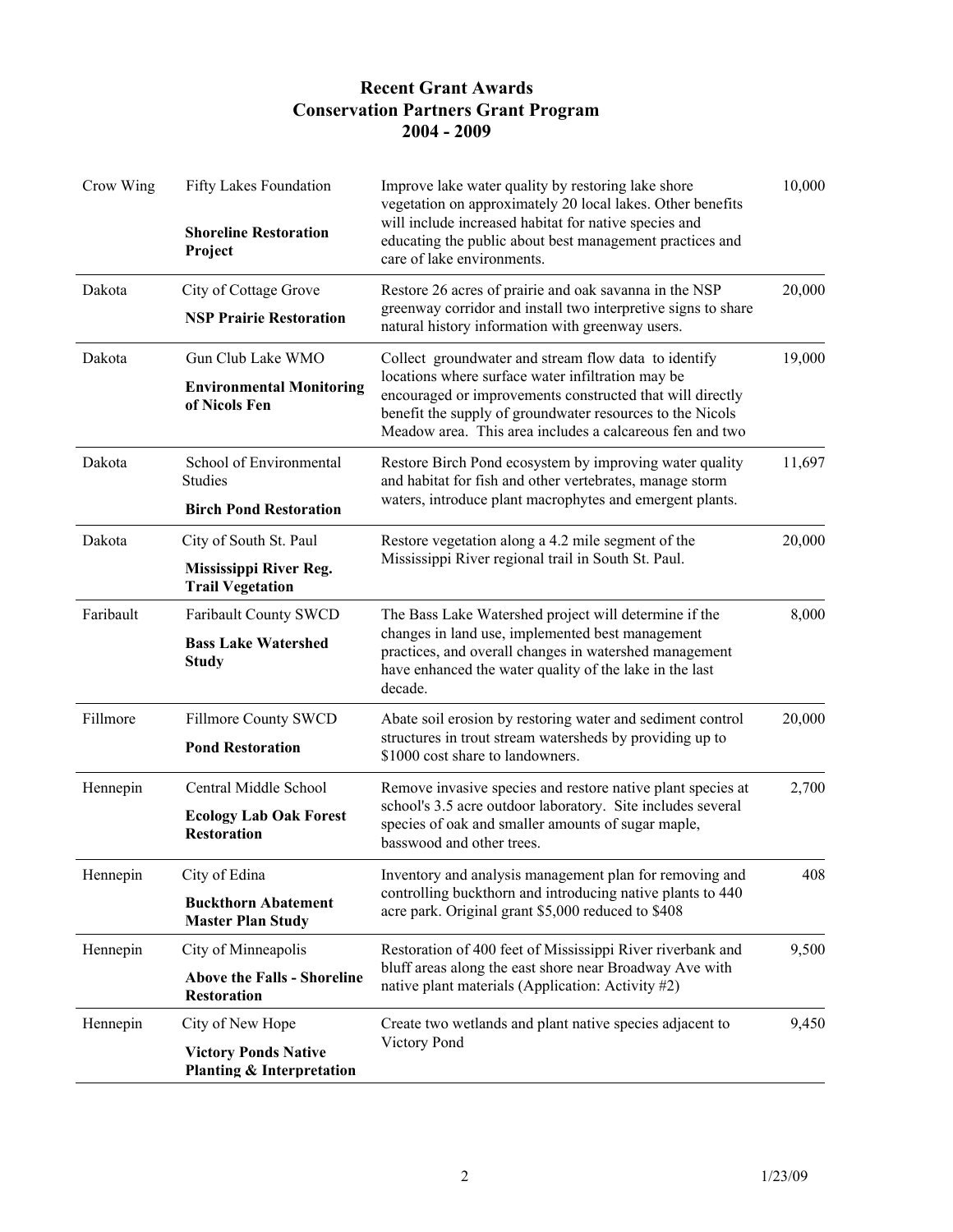| Hennepin  | Comm.                                                         | Shingle Ck Watershed Mgmt Prepare a corridor study for the Shingle Creek Watershed.                                                                                                                                                                                                                     | 20,000 |
|-----------|---------------------------------------------------------------|---------------------------------------------------------------------------------------------------------------------------------------------------------------------------------------------------------------------------------------------------------------------------------------------------------|--------|
|           | <b>Shingle Creek Corridor</b><br><b>Study</b>                 |                                                                                                                                                                                                                                                                                                         |        |
| Itasca    | <b>Bluewater Covenant Bible</b><br>Camp                       | Restore 5 acres and 800 feet of shoreline with native trees<br>and plants along an old county road alignment to prevent<br>erosion and provide habitat.                                                                                                                                                 | 3,828  |
|           | <b>Native Tree Restoration</b>                                |                                                                                                                                                                                                                                                                                                         |        |
| Jackson   | Heron Lake WD                                                 | Research sago pondweed and monitor water quality. A<br>continuation of two previous partnership grants.                                                                                                                                                                                                 | 10,000 |
|           | <b>Sago Pondweed and Water</b><br><b>Quality Research</b>     |                                                                                                                                                                                                                                                                                                         |        |
| Kandiyohi | Ducks Unlimited                                               | This project will improve Olson Lake, a 130-acre<br>meandered shallow lake basin that is very turbid and<br>provides little wildlife habitat, by installing a water control<br>structure and drawdown pipe to allow temporary water<br>level drawdowns to rejuvenate the basin's aquatic ecology.       | 15,000 |
|           | <b>Olson Lake Enhancement</b>                                 |                                                                                                                                                                                                                                                                                                         |        |
| Kittson   | Nature Conservancy                                            | Compare the effectiveness and costs of prescribed fire and<br>hydroaxing + prescribed burn for managing natural<br>communities of Tallgrass Aspen Parkland. Restoration will<br>take place on three sites ranging from 15-20 acres each.<br>Outcome will be increased understanding of appropriate      | 18,000 |
|           | <b>Study of Aspen</b><br><b>Encroachment</b>                  |                                                                                                                                                                                                                                                                                                         |        |
| McLeod    | City of Hutchinson                                            | Restore a remnant 21 acres oak savanna.                                                                                                                                                                                                                                                                 | 16,340 |
|           | <b>Miller Woods Oak</b><br><b>Savannah Restoration</b>        |                                                                                                                                                                                                                                                                                                         |        |
| McLeod    | City of Hutchinson                                            | Oak Savannah restoration on 16 acres of a 21 acre park.                                                                                                                                                                                                                                                 | 19,500 |
|           | <b>Miller Woods Oak</b><br><b>Savannah Restoration</b>        | Complete removal of nonnative species, plant native trees<br>and prairie grass.                                                                                                                                                                                                                         |        |
| Mower     | Mower SWCD                                                    | The Mower SWCD will purchase a tree planter to be used<br>by residents in the county to plant native trees. These<br>trees reduce soil erosion when planted as buffer strips and<br>along stream banks and lake shores. They also provide<br>habitat for native species of wildlife. Although there are | 3,500  |
|           | <b>Cooperative Tree Planter</b>                               |                                                                                                                                                                                                                                                                                                         |        |
| Multi     | Mille Lacs Lake Watershed                                     | Project will clean up ice fishing waste at two locations on                                                                                                                                                                                                                                             | 2,548  |
|           | <b>Enhancement of the Mille</b><br><b>Lacs Lake Watershed</b> | the lake, and revegetate two shoreline areas with native<br>plant species. Benefits will include increased water quality<br>and native habitat, and increased awareness of                                                                                                                              |        |
|           | <b>Ramsey County</b>                                          |                                                                                                                                                                                                                                                                                                         | 8,500  |
| Multi     | <b>Invasive Species Removal</b>                               | Remove invasive tree species on and adjacent to the<br>Gateway trail where it abuts public lands in Maplewood.                                                                                                                                                                                          |        |
|           | and Savanna Restoration                                       | The sites will be burned and seeded with native grasses and<br>forbs. Partnering with MNDNR - Trails, Maplewood Parks<br>and Rec, St. Paul Audubon.                                                                                                                                                     |        |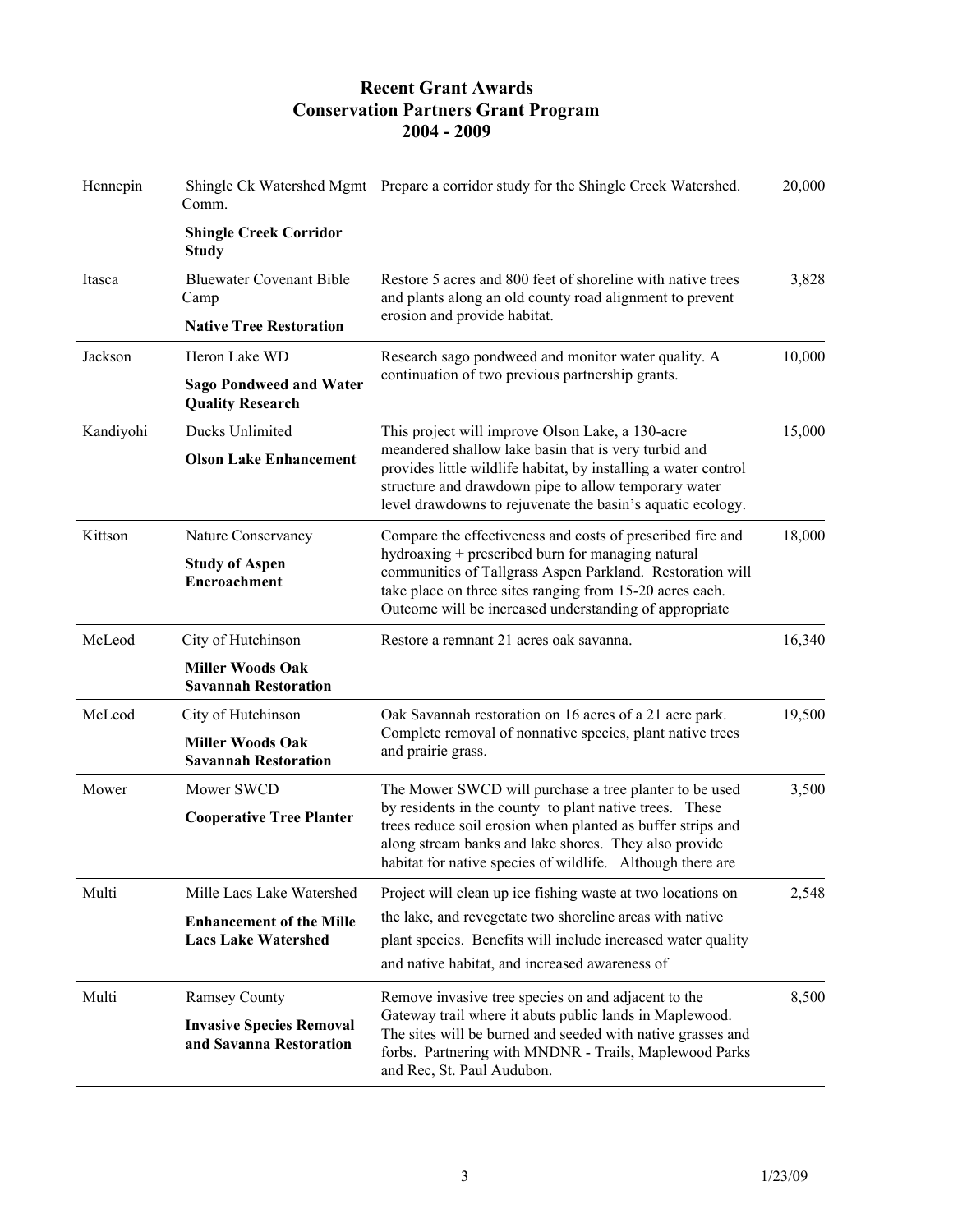| Olmsted | City of Rochester                                      | Establish native vegetation buffer to create habitat and<br>improve water quality along a denuded portion of Willow<br>Creek approximately 1/3rd acre in size $(\sim 500' \text{ X } 30')$ .                                                                                                             | 8,000  |
|---------|--------------------------------------------------------|----------------------------------------------------------------------------------------------------------------------------------------------------------------------------------------------------------------------------------------------------------------------------------------------------------|--------|
|         | <b>Willow Creek Shoreline</b><br><b>Restoration</b>    |                                                                                                                                                                                                                                                                                                          |        |
| Ramsey  | Community Design Center<br>of MN                       | Plant 3 rain gardens and one demonstration model garden.<br>Gardens will be located at Battle Creek School, Payne Ave<br>between Tedesco and E 7th St., and at Jenks and Payne<br>Ave. Model garden will be displayed at community<br>events.                                                            | 20,000 |
|         | <b>East Side Youth Ecology</b><br>Project              |                                                                                                                                                                                                                                                                                                          |        |
| Ramsey  | <b>Great River Greening</b>                            | This project will restore native vegetation in Mounds Bluff<br>Park and complete a management plan to guide future<br>habitat restoration projects. Partners include the city of St.<br>Paul and the Ramsey Conservation District.                                                                       | 12,000 |
|         | <b>Mounds Park Inventory</b><br>and Management Plan    |                                                                                                                                                                                                                                                                                                          |        |
| Ramsey  | Lower Phalen Creek Project                             | Restore native vegetation on overlook and recreate lost<br>wetland fen habitat.                                                                                                                                                                                                                          | 20,000 |
|         | <b>Vento Sanctuary Habitat</b><br><b>Enhancement</b>   |                                                                                                                                                                                                                                                                                                          |        |
| Ramsey  | City of Maplewood                                      | Restore oak woodlands, wetland, and savanna habitats on<br>City Hall campus and adjacent to Gateway Trail.                                                                                                                                                                                               | 20,000 |
|         | <b>City Hall Campus Natural</b><br><b>Restoration</b>  |                                                                                                                                                                                                                                                                                                          |        |
| Ramsey  | County of Ramsey                                       | The 15 acre project will include a 6-acre prairie restoration,<br>a 4-acre savanna, 3.4 acres of undesirable tree removal<br>surrounding a 3.5 acre wetland.                                                                                                                                             | 18,000 |
|         | <b>Teal Pond Restoration</b>                           |                                                                                                                                                                                                                                                                                                          |        |
| Redwood | Redwood Co. Pheasants<br>Forever                       | Provide additional financial incentives to encourage greater<br>participation in Conservation Provisions of the 2002<br>Federal Farm Bill. Incentives of an additional \$100.00 per<br>acre, one time payment made to landowners enrolling land<br>to restore habitat within 2 miles of a State Wildlife | 870    |
|         | <b>Farm Bill Program Habitat</b><br><b>Restoration</b> |                                                                                                                                                                                                                                                                                                          |        |
| Rice    | <b>Rice County Forestry</b><br>Comm.                   | Purchase tree planting machine that will be available to the<br>public in a 4-county area.                                                                                                                                                                                                               | 2,459  |
|         | Tree planting machine                                  |                                                                                                                                                                                                                                                                                                          |        |
| Rice    | Rice County SWCD                                       | Purchase of a 10 ft Great Plains No-Till Drill.                                                                                                                                                                                                                                                          | 10,725 |
|         | <b>Native Grass No-Till Drill</b>                      |                                                                                                                                                                                                                                                                                                          |        |
| Rice    | <b>River Bend Nature Center</b>                        | River Bend is home to two endangered species that are<br>negatively impacted by Buckthorn invasion: Dwarf Trout<br>Lily and the Wood Turtle. This project seeks to remove<br>buckthorn from some of the highest priority Dwarf Trout<br>Lily areas.                                                      | 10,000 |
|         | <b>Dwarf Trout Lily</b><br>Protection                  |                                                                                                                                                                                                                                                                                                          |        |
| Scott   | <b>Natural Resources</b><br>Restoration, Inc.          | At Carver Rapids, we have a unique opportunity to save a<br>rare plant community that has escaped total destruction<br>over the last 150 years. Best management practices will<br>include prescribed burns, removal of native and exotic<br>invasive woody species and herbaceous species.               | 9,872  |
|         | <b>Carver Rapids Restoration</b>                       |                                                                                                                                                                                                                                                                                                          |        |